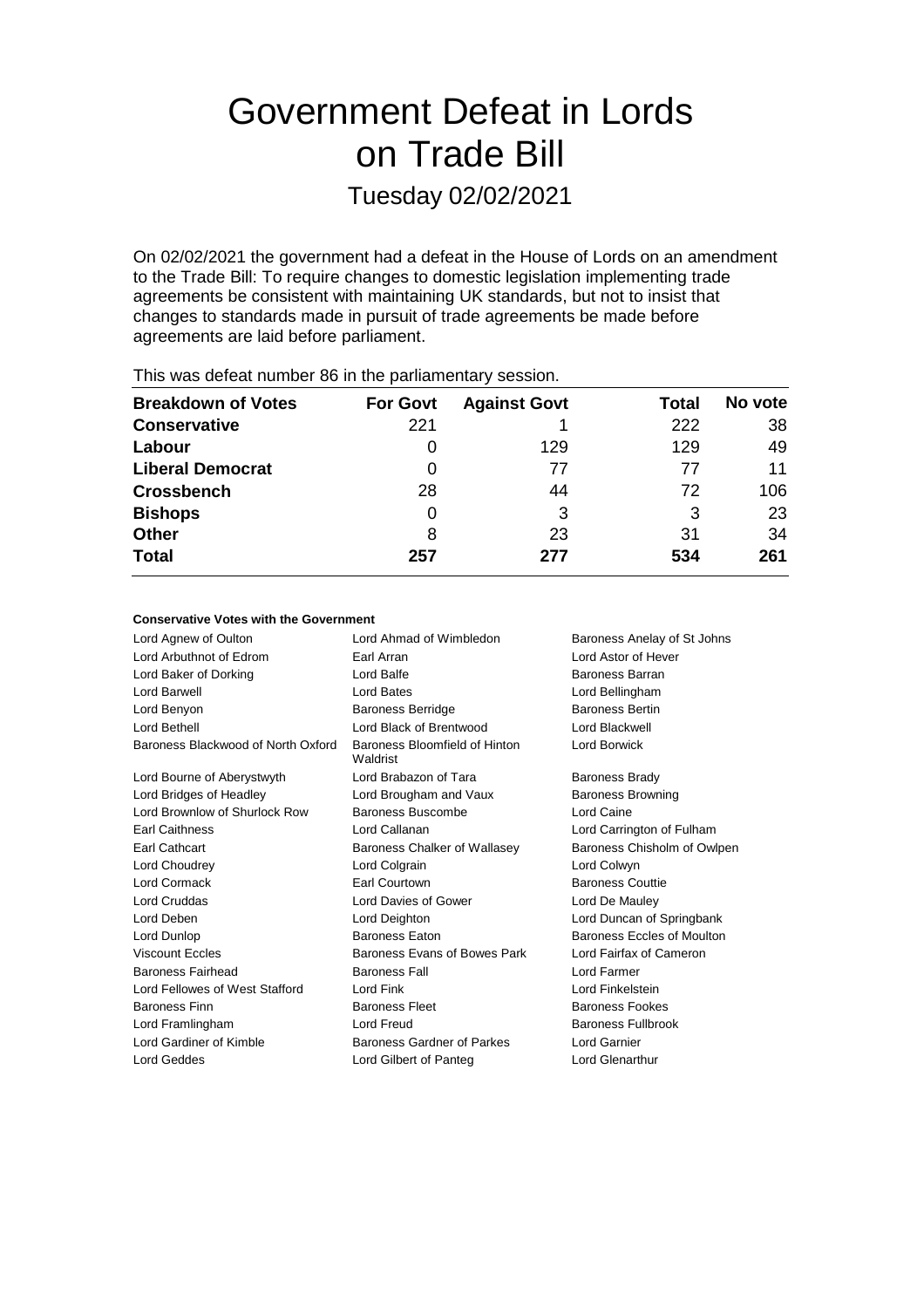Lord Godson Lord Gold Baroness Goldie Lord Young of Cookham Viscount Younger of Leckie

Lord Goldsmith of Richmond Park Lord Goodlad Viscount Goschen Lord Grade of Yarmouth Lord Greenhalgh Lord Griffiths of Fforestfach Lord Grimstone of Boscobel Viscount Hailsham Cord Hamilton of Epsom<br>
Lord Hannan of Kingsclere Lord Harris of Peckham Cord Haselhurst Lord Hannan of Kingsclere Lord Harris of Peckham Lord Haselhurst Lord Hayward Baroness Helic Lord Henley Lord Herbert of South Downs Lord Hodgson of Astley Abbotts Baroness Hodgson of Abinger Lord Holmes of Richmond Baroness Hooper Correct Lord Horam Lord Howard of Lympne **Earl Howe** Earl Howe Lord Howell of Guildford Lord Hunt of Wirral **Baroness Jenkin of Kennington** Lord Johnson of Marylebone Lord Jopling **Lord Keen of Elie** Lord King of Bridgwater Lord Kirkham Lord Kirkhope of Harrogate Lord Lamont of Lerwick Lord Lancaster of Kimbolton Lord Lang of Monkton Lord Lansley Lord Leigh of Hurley **Lord Lexden** Earl Lindsay Lord Lingfield **Earl Liverpool** Earl Liverpool **Lord Livingston of Parkhead** Marquess of Lothian **Lord Lucas** Lord Lucas **Lord Mackay of Clashfern** Lord Mancroft Baroness Manzoor Lord Marland Lord Maude of Horsham Lord McColl of Dulwich Baroness McGregor-Smith Lord McInnes of Kilwinning Lord McLoughlin Lord Mendoza Baroness Meyer **Baroness Mobarik** Baroness Mobarik Baroness Mone Duke of Montrose Baroness Morgan of Cotes Baroness Morris of Bolton Baroness Morrissey **Lord Moylan** Lord Moylan Lord Moynihan Lord Naseby Lord Nash Baroness Neville-Jones Baroness Noakes Lord Northbrook Lord Norton of Louth Lord O'Shaughnessy Lord Parkinson of Whitley Bay Lord Patten Baroness Penn **Connect Connect Connect Connect Connect Connect Connect Connect Connect Connect Connect Connect Connect Connect Connect Connect Connect Connect Connect Connect Connect Connect Connect Connect Connect Connect** Lord Polak Lord Popat Lord Porter of Spalding Lord Price Lord Rana Lord Randall of Uxbridge Lord Ranger **Baroness Rawlings** Lord Reay Ranger **Lord Reay** Baroness Redfern Lord Renfrew of Kaimsthorn Lord Ribeiro Viscount Ridley Lord Risby Lord Robathan Baroness Rock Lord Rose of Monewden Lord Rotherwick Lord Saatchi **Baroness Sanderson of Welton** Lord Sassoon Baroness Sater **Baroness Scott of Bybrook** Baroness Seccombe Lord Selkirk of Douglas Baroness Shackleton of Belgravia Lord Sharpe of Epsom Lord Sheikh Baroness Shephard of Northwold Lord Sherbourne of Didsbury Baroness Shields **Lord Shinkwin** Earl Shrewsbury Lord Smith of Hindhead Baroness Stedman-Scott Lord Sterling of Plaistow Lord Stewart of Dirleton **Lord Strathclyde** Baroness Stroud Baroness Sugg **Lord Suri Lord Suri Lord Swinfen** Lord Taylor of Holbeach **Lord Tebbit** Lord Trefgarne Viscount Trenchard Lord Trimble Lord True Lord Tugendhat **Night Communist Communist Communist Viscount Ullswater Lord Vaizey of Didcot** Baroness Vere of Norbiton Baroness Verma Lord Vinson Lord Wakeham **Lord Waldegrave of North Hill** Baroness Warsi Lord Wasserman Lord Wei Lord Wharton of Yarm Lord Whitby Lord Willetts Baroness Williams of Trafford Lord Wolfson of Tredegar **Baroness Wyld** Lord Young of Graffham

Baroness Neville-Rolfe **Baroness Newlove** Baroness Newlove **Baroness Nicholson of Winterbourne** 

**Conservative Votes against the Government** Baroness McIntosh of Pickering

**Labour Votes with the Government**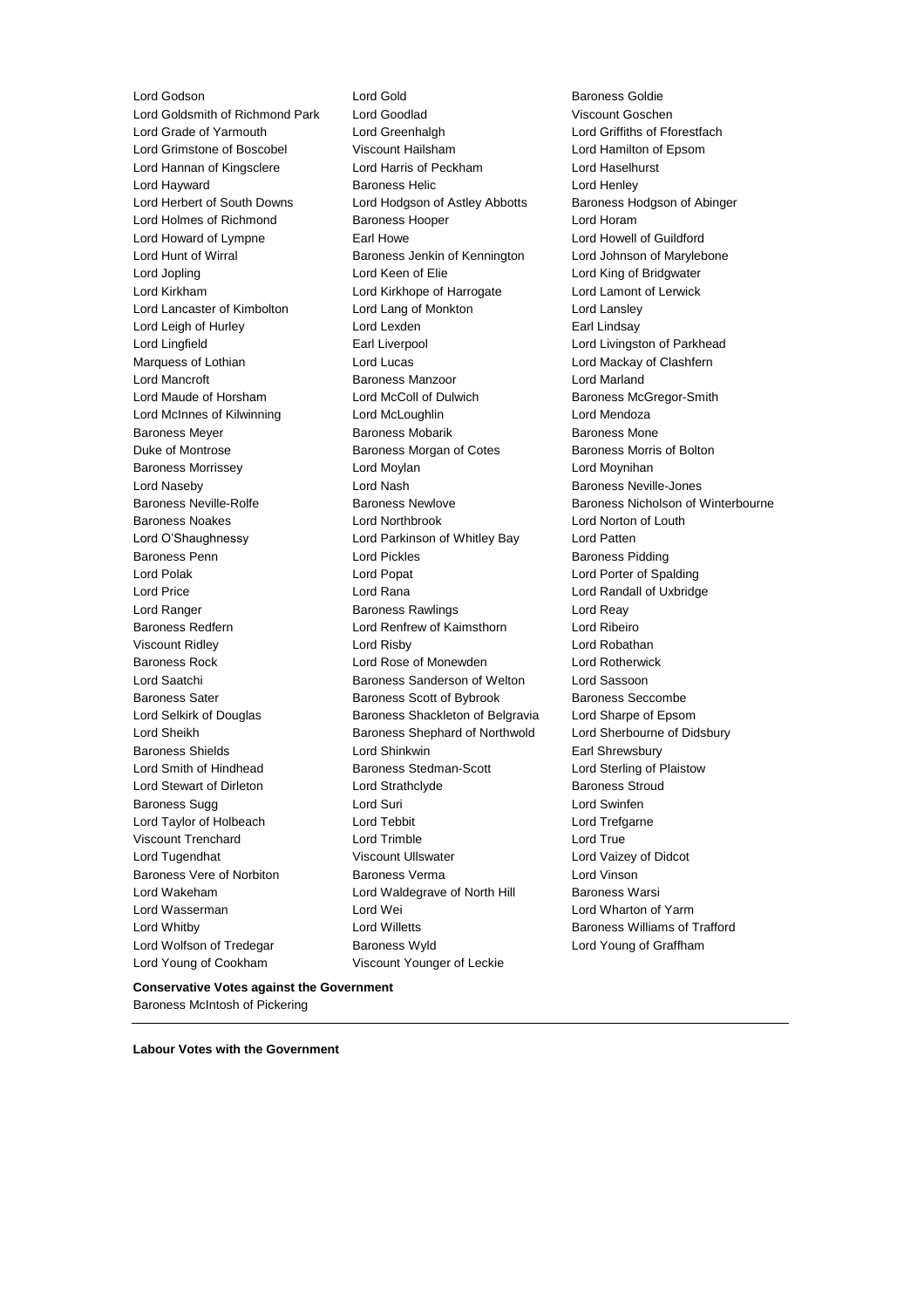## **Labour Votes against the Government**

Lord Anderson of Swansea Baroness Andrews Baroness Armstrong of Hill Top Lord Bach Lord Bassam of Brighton Lord Berkeley Baroness Billingham Baroness Blower Lord Blunkett Lord Boateng Lord Bradley Lord Bragg Lord Browne of Ladyton Baroness Bryan of Partick Lord Campbell-Savours Lord Carter of Coles Baroness Chakrabarti Viscount Chandos Baroness Clark of Kilwinning **Lord Clark of Windermere** Baroness Cohen of Pimlico Lord Collins of Highbury **Baroness Corston** Baroness Corston Baroness Crawley Lord Cunningham of Felling Lord Davidson of Glen Clova Lord Davies of Brixton Lord Davies of Oldham Baroness Donaghy Baroness Davies Baroness Drake Lord Dubs Lord Elder Lord Faulkner of Worcester Lord Filkin **Lord Foulkes of Cumnock** Baroness Gale Baroness Golding **Baroness** Goudie Lord Goldsmith **Baroness** Goudie Lord Grantchester Lord Griffiths of Burry Port Lord Grocott Lord Hain Viscount Hanworth Lord Harris of Haringey Lord Haskel Lord Haughey Lord Haworth Baroness Hayman of Ullock Baroness Hayter of Kentish Town Baroness Healy of Primrose Hill Lord Hendy **Baroness Henig** Baroness Henig Baroness Hilton of Eggardon Lord Hollick Lord Howarth of Newport Lord Hoyle Baroness Hughes of Stretford Lord Hunt of Kings Heath Lord Hutton of Furness Baroness Jones of Whitchurch Lord Jones Lord Jordan Lord Judd **Baroness Kennedy of The Shaws** Lord Kennedy of Southwark Baroness Kingsmill **Example 2** Lord Knight of Weymouth Baroness Lawrence of Clarendon Lord Layard **Lord Lennie** Lord Lennie **Lord Levy** Baroness Liddell of Coatdyke Lord Liddle Lord Lipsey Baroness Lister of Burtersett Lord MacKenzie of Culkein Baroness Mallalieu Lord Mandelson Lord Maxton Lord McAvoy Baroness McDonagh Baroness McIntosh of Hudnall Lord McKenzie of Luton Lord McNicol of West Kilbride Lord Mitchell Lord Monks Baroness Morgan of Huyton Baroness Morris of Yardley **Lord Murphy of Torfaen** Baroness Nye **Baroness Pitkeathley Baroness Pritkeathley Lord Ponsonby of Shulbrede** Lord Prescott **Baroness Primarolo** Lord Puttnam Baroness Ramsay of Cartvale **Baroness Rebuck Lord Robertson of Port Ellen** Lord Rooker Lord Rosser Lord Rowlands Baroness Royall of Blaisdon Baroness Sherlock **Baroness** Sherlock Lord Sikka Viscount Simon **Baroness Smith of Gilmorehill** Baroness Smith of Basildon Lord Snape Lord Soley Lord Stevenson of Balmacara Baroness Taylor of Bolton **Baroness Thornton** Baroness Thornton **Lord Touhig** Lord Triesman Lord Tunnicliffe Lord Turnberg Baroness Warwick of Undercliffe Lord Watson of Invergowrie Lord West of Spithead Baroness Wheeler **Baroness Whitaker** Baroness Whitaker **Baroness Wilcox of Newport** Lord Wills Lord Woodley Baroness Young of Old Scone

Lord Adonis Lord Alli Baroness Amos

### **Liberal Democrat Votes with the Government**

## **Liberal Democrat Votes against the Government**

| Lord Addington                                | Lord Alderdice                     | Lord Allan of Hallam           |
|-----------------------------------------------|------------------------------------|--------------------------------|
| Baroness Bakewell of Hardington<br>Mandeville | <b>Baroness Barker</b>             | Lord Beith                     |
| Baroness Benjamin                             | Baroness Bonham-Carter of Yarnbury | Baroness Bowles of Berkhamsted |
| Lord Bradshaw                                 | <b>Baroness Brinton</b>            | Lord Bruce of Bennachie        |
| Lord Burnett                                  | <b>Baroness Burt of Solihull</b>   | Lord Campbell of Pittenweem    |
| Lord Clement-Jones                            | Lord Dholakia                      | <b>Baroness Doocey</b>         |
| Baroness Featherstone                         | Lord Foster of Bath                | Lord Fox                       |
|                                               |                                    |                                |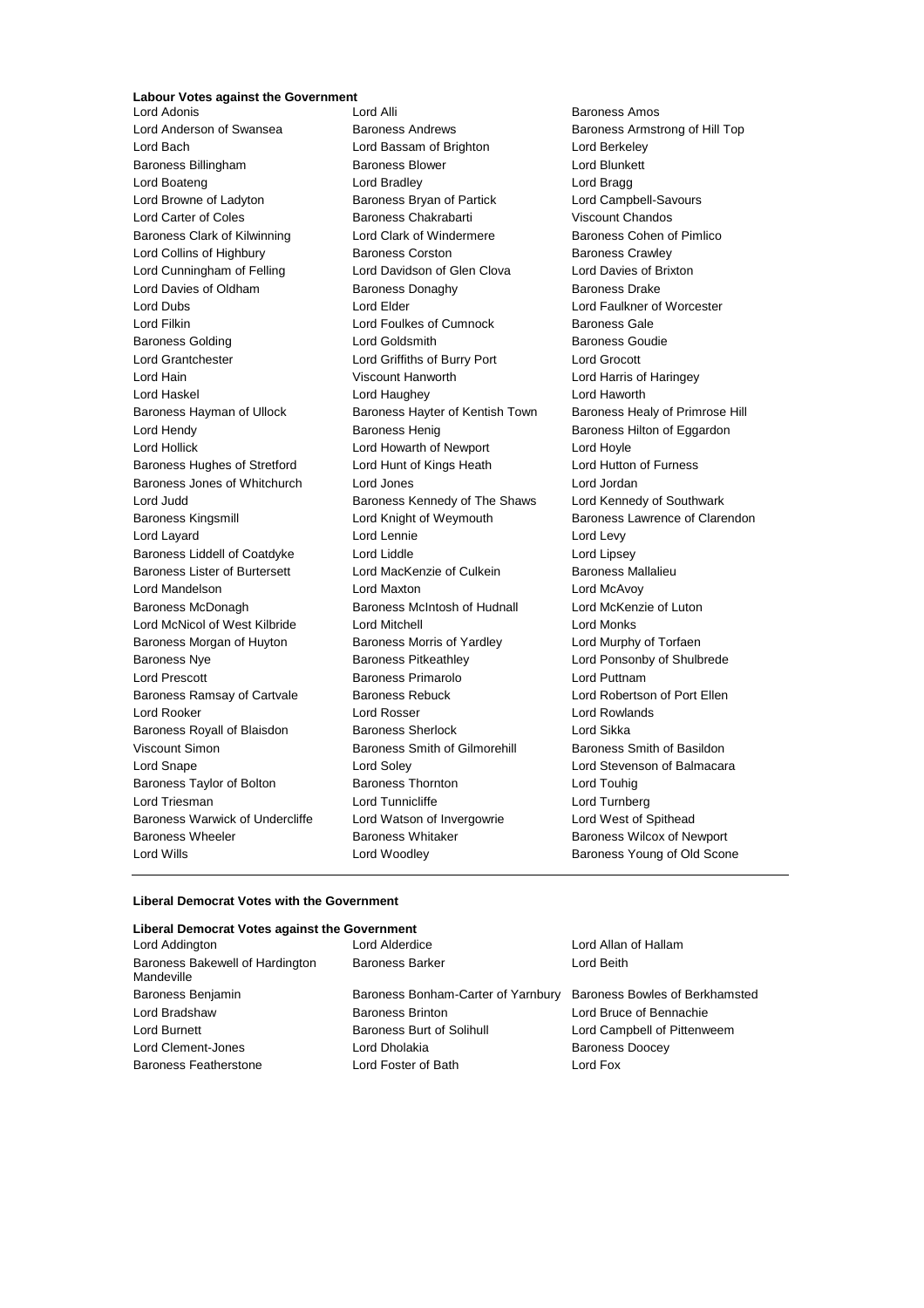| Baroness Garden of Frognal     | Lord German<br>Lord Goddard of Stockport |                                     |
|--------------------------------|------------------------------------------|-------------------------------------|
| <b>Lord Greaves</b>            | <b>Baroness Grender</b>                  | Baroness Hamwee                     |
| Baroness Harris of Richmond    | Baroness Humphreys                       | Lord Hussain                        |
| Baroness Hussein-Ece           | Baroness Janke                           | <b>Baroness Jolly</b>               |
| Lord Jones of Cheltenham       | Baroness Kramer                          | <b>Baroness Ludford</b>             |
| Lord Marks of Henley-on-Thames | Lord McNally                             | Baroness Miller of Chilthorne Domer |
| Lord Newby                     | <b>Baroness Northover</b>                | Lord Oates                          |
| Lord Paddick                   | Lord Palmer of Childs Hill               | <b>Baroness Parminter</b>           |
| <b>Baroness Pinnock</b>        | Lord Purvis of Tweed                     | Baroness Randerson                  |
| Lord Razzall                   | Lord Redesdale                           | Lord Rennard                        |
| Lord Roberts of Llandudno      | Baroness Scott of Needham Market         | Lord Scriven                        |
| Lord Sharkey                   | Baroness Sheehan                         | Lord Shipley                        |
| Baroness Smith of Newnham      | Lord Stephen                             | Lord Stoneham of Droxford           |
| Lord Strasburger               | Lord Stunell                             | <b>Baroness Suttie</b>              |
| Lord Taverne                   | Lord Taylor of Goss Moor                 | Lord Teverson                       |
| Lord Thomas of Gresford        | Baroness Thomas of Winchester            | <b>Baroness Thornhill</b>           |
| Viscount Thurso                | Lord Tope                                | Lord Tyler                          |
| Baroness Tyler of Enfield      | Lord Verjee                              | Lord Wallace of Saltaire            |
| <b>Baroness Walmsley</b>       | Lord Willis of Knaresborough             |                                     |
|                                |                                          |                                     |

# **Crossbench Votes with the Government**<br>Lord Aberdare Lord Anderson of Ipswich

**Crossbench Votes against the Government**

Lord Botham Lord Butler of Brockwell Lord Cameron of Dillington Lord Carlile of Berriew Lord Carrington Lord Chartres Viscount Colville of Culross Earl Courtenay of Devon Lord Craig of Radley Viscount Craigavon **Baroness Deech** Earl Erroll Lord Greenway Lord Hogan-Howe Lord Janvrin Lord Kakkar Lord Kilclooney Lord Laming Lord Macpherson of Earl's Court Baroness O'Neill of Bengarve Lord Pannick Lord St John of Bletso Lord Stirrup Lord Thurlow Lord Walker of Aldringham

Lord Berkeley of Knighton

Lord Adebowale **Baroness Boothroyd** Baroness Boothroyd Baroness Boycott

# Baroness Wheatcroft **Baroness Young of Hornsey**

Baroness Brown of Cambridge Lord Brown of Eaton-under-Heywood Baroness Butler-Sloss Earl Clancarty Baroness Clark of Calton Baroness Coussins Lord Crisp **Lord Curry of Kirkharle** Baroness D'Souza Lord Eames **Lord Field of Birkenhead** Baroness Finlay of Llandaff Lord Freyberg Lord Hannay of Chiswick Lord Hastings of Scarisbrick Baroness Hayman Baroness Hollins Lord Kerr of Kinlochard Baroness Kidron **Baroness Lane-Fox of Soho** Lord Loomba Baroness Masham of Ilton Baroness Meacher Baroness Morgan of Drefelin Baroness Murphy Baroness O'Loan Lord Powell of Bayswater Baroness Prashar Lord Ramsbotham Lord Rees of Ludlow Lord Ricketts Lord Rowe-Beddoe Earl Sandwich Duke of Somerset Earl Stair Baroness Stern Lord Trees **Lord Vaux of Harrowden** Baroness Watkins of Tavistock

## **Bishop Votes with the Government**

## **Bishop Votes against the Government**

Archbishop of Canterbury **Bishop of Oxford** Bishop of St Albans